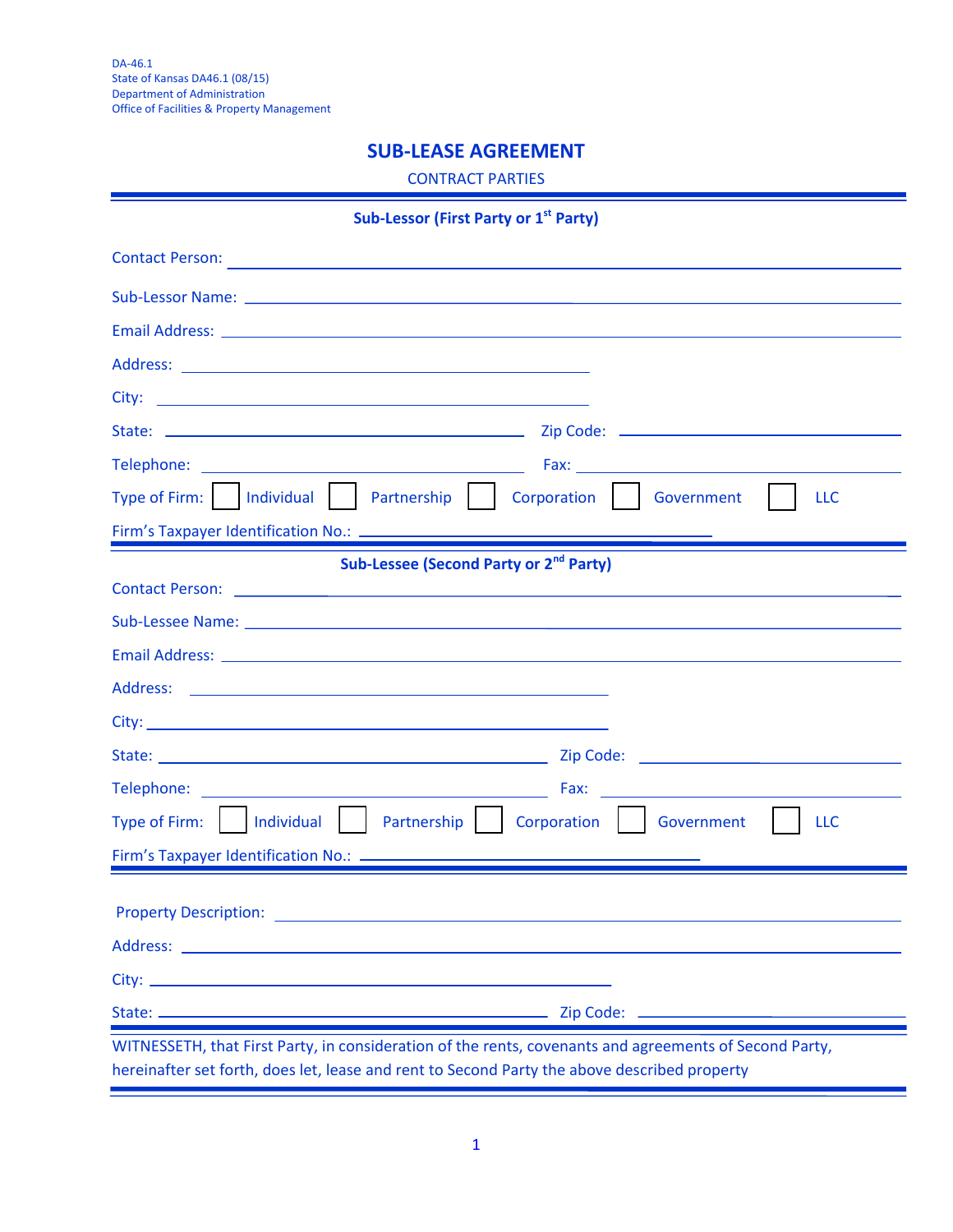#### 1. **TERM**:

To have and hold the same for the term of:

- a. Lease term begin date: \_\_\_\_\_\_\_\_\_\_\_\_\_\_\_\_\_\_\_\_\_\_\_\_\_\_\_\_\_\_\_\_\_ (mm/dd/yyyy) b. Lease term end date: (mm/dd/yyyy)
- c. Length: vears vears month

### 2. **RENTAL PAYMENTS**:

| Second Party agrees to pay equal (check one) monthly, quarterly, semi-annual, annual                 |  |  |
|------------------------------------------------------------------------------------------------------|--|--|
| payments of \$                                                                                       |  |  |
| and the _____________ day of each corresponding payment period thereafter until the term of this     |  |  |
| lease ends; or in concurrence with payment schedule in Special Provision _________________.          |  |  |
| The space herein above described contains subsequently square feet of space for office use at the    |  |  |
| rate of \$                                                                                           |  |  |
| for records and property storage use at the rate of \$                                               |  |  |
| feet of floor space) (acres, more or less); for other use (specify): ______________________________  |  |  |
| The approximate FTE (full time employees) working on these premises is: ____________________________ |  |  |

### 3. **UTILITIES**:

Public utilities will be furnished and paid for by First  $(1<sup>st</sup>)$  Party, Second (2<sup>nd</sup> Party), Third,  $(3<sup>rd</sup>)$  Party, Occupant or Other as follows:

- (a) Water  $\mathcal{L}(\mathcal{L})$
- (b) Gas (c) Electricity
- 
- (d) Heat
- (e) Telephone
- (f) Other

## 4. **ADDITIONAL SERVICE:**

Additional services shall be furnished & paid for by First  $(1<sup>st</sup>)$  Party, Second  $(2<sup>nd</sup>)$  or other as follows:

- (a) Grounds maintenance & Landscaping, lawn care, parking lot cleaning, entrances & sidewalks
- (b) Snow Removal
- (c) Pest Control
- (d) Custodial service of leased area
- (e) Custodial service of common areas
- (f) Other

Refer to Special Provision **for additional explanation (i.e. frequency or level of** service if needed).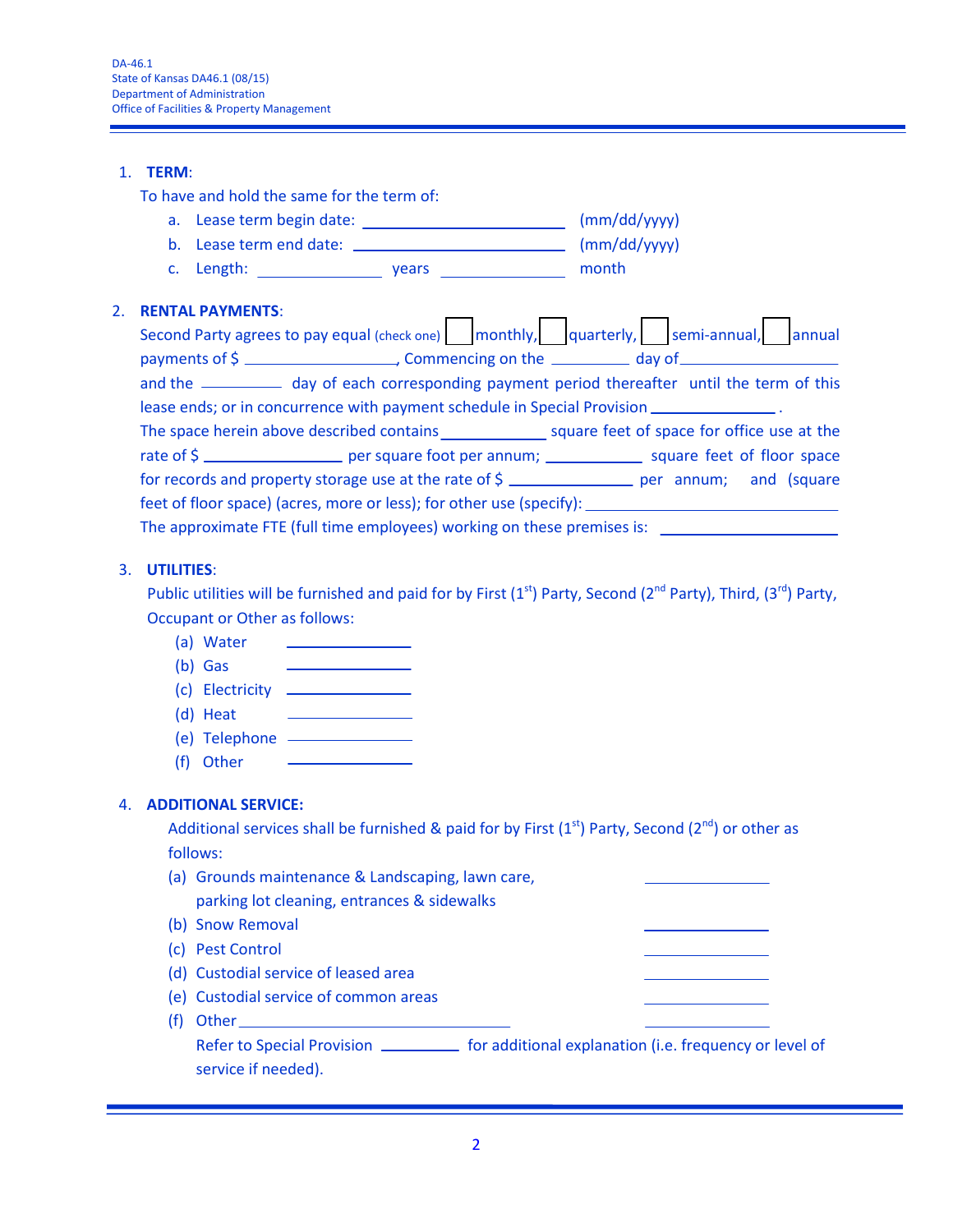#### 5. **REPAIR OF PREMISES**:

Sub-Lessor will see that the premises are maintained throughout the sub-lease in the same condition as they existed at the commencement of the sub-lease. Failure to maintain the premises in this condition will be grounds for the Sub-Lessee to terminate the sub-lease.

### 6. **UN-TENANTABLE PREMISES:**

Should the premises be damaged by fire, natural disaster, or other cause to render the premises un-tenantable, the Sub-Lessee may immediately terminate this lease.

## 7. **TERMINATION FOR FISCAL NECESSITY:**

If funds anticipated for the continued fulfillment of this sub-lease are at any time not forthcoming, either through failure of the Legislature to appropriate funds specifically budgeted for this sublease, or the dis-continuance or material alteration of the program under which funds were provided, then Sub-Lessee shall have the right to terminate this sub-lease by giving Sub-Lessor a reasonable notice, specifying the reasons for such necessary termination.

## 8. **AUTOMATIC HOLD OVER:**

Sub-Lessee shall be allowed to hold over at the end of the sub-lease term, on the same terms and conditions, on a month-to-month basis, for a maximum of six (6) months.

## 9. **ANTI-DISCRIMINATION CLAUSE:**

Sub-Lessor agrees to comply with the Kansas Act Against Discrimination (KSA 44-1001 et seq.), the Kansas Age Discrimination in Employment Act, (KSA 44-1111 et seq.), and the Americans with Disabilities Act (42 USC 12101 et seq.), and to not discriminate against any person in the performance of this sub-lease because of race, religion, color, sex, disability, national origin or ancestry.

Sub-Lessor also agrees to include the phrase "equal opportunity employer: in all ads for employees, and to comply with the reporting requirements of the Human Rights Commission. If the Sub-Lessor fails to comply with these requirements or violates the above Acts it will be considered a breach of the sub-lease and grounds for termination of the sub-lease.

### 10. **SPECIAL PROVISIONS**:

The following Special Provisions indicated by a check mark, and numbered as listed hereafter or those additional numbered Special Provisions contained on an attachment are made a part hereof and incorporated into this contract. (These numbers of the Special Provisions and any Additional Special Provisions applicable must be listed on the following line).

The following Special Provisions apply:  $\_\_$ 

If applicable, mark with a check in the box below: